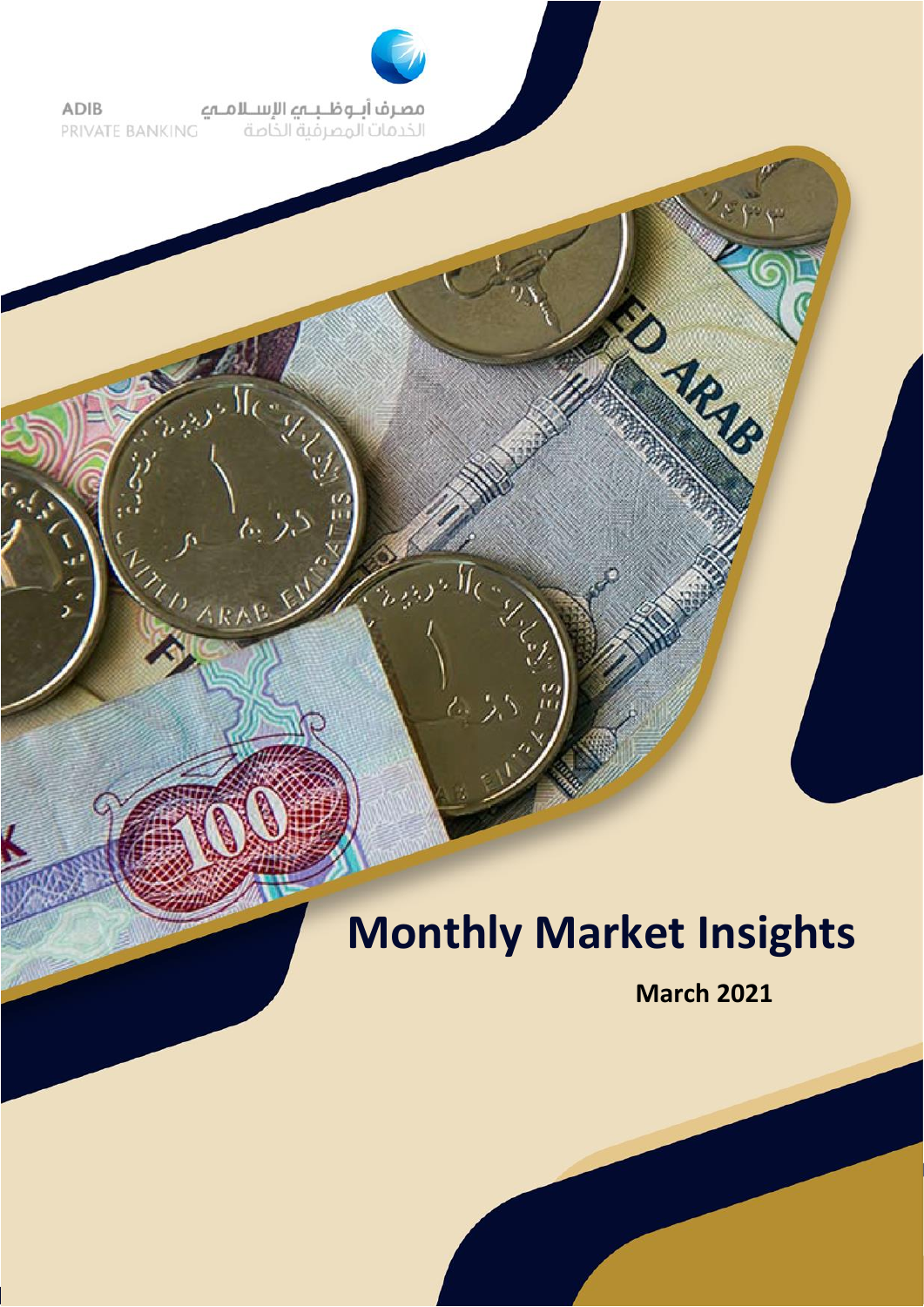### **Macro update – Inoculation drive hastens**

| <b>Asset Classes</b>     | Closing | <b>MTD</b> | YTD               |
|--------------------------|---------|------------|-------------------|
| <b>S&amp;P 500</b>       | 3811    | 2.61%      | 2.99%             |
| <b>MSCI EM</b>           | 1339    | $-2.35%$   | 2.67%             |
| <b>MSCI World</b>        | 2727    | 1.21%      | 2.13%             |
| <b>MSCI GCC</b>          | 581     | 2.93%      | 5.60%             |
| O <sub>1</sub>           | 64.43   | 17.25%     | 28.81%            |
| Gold                     | 1734    | $-5.96%$   | $-10.75%$         |
| <b>US Treasury Yield</b> | 1.405   | 39bps      | 49 <sub>bps</sub> |

| <b>Key Interest</b><br>Rates | Closing | <b>MTD</b><br>(bps) | YTD<br>(bps) |
|------------------------------|---------|---------------------|--------------|
| <b>LIBOR</b>                 | 0.188   | $-1.4$              | $-4.9$       |
| <b>EURIBOR</b>               | $-0.53$ | 1.8                 | 1.6          |
| <b>TIBOR</b>                 | 0.079   | U                   | $\cap$       |
| <b>SIBOR</b>                 | 0.8     | $-1.6$              | $-1.6$       |
| <b>EIBOR</b>                 | 0.307   | $-9.4$              | $-14.3$      |
| <b>HIBOR</b>                 | 0.227   | $-1.5$              | $-10.3$      |

| Sovereign<br>CDS | Closing | <b>MTD</b><br>(bps) | <b>YTD</b><br>(bps) |
|------------------|---------|---------------------|---------------------|
| Abu Dhabi        | 46.5    | 1.9                 | 8.2                 |
| Saudi Arabia     | 67.2    | $-0.4$              | 1.6                 |
| Kuwait           | 45.2    | $-0.6$              | $-1.7$              |
| <b>Bahrain</b>   | 235.0   | $-12.4$             | $-11.4$             |
| Oman             | 335.0   | $-0.8$              | $-32.2$             |
| Turkey           | 316.9   | 6.6                 | 13.1                |

| <b>Upcoming Key Event</b> |                                    |  |  |  |  |
|---------------------------|------------------------------------|--|--|--|--|
| 04.03.2021                | <b>OPEC Meeting</b>                |  |  |  |  |
| 05.03.2021                | <b>US Unemployment Rate</b>        |  |  |  |  |
| 11.03.2021                | <b>ECB Meeting</b>                 |  |  |  |  |
| 17.03.2021                | <b>FOMC Rate Meeting</b>           |  |  |  |  |
| 18.03.2021                | <b>Turkey Central Bank Meeting</b> |  |  |  |  |
| 31.03.2021                | Saudi Arabia Unemployment Rate     |  |  |  |  |

#### Contacts

Daffer Farouq Luqman Head of Private Banking [daffer.luqman@adib.com](mailto:daffer.luqman@adib.com)

#### Saif Al Alkeem

Head of Priority Banking, Wealth Management and Liabilities [saif@adib.com](mailto:saif@adib.com)

### conomic and political uncertainties **OVERVIEW**

February experienced growing optimism around the global economic recovery as vaccination programs gained significant momentum. Reflation trades were in play through major part of the month amidst discussions around large US fiscal stimulus package and release of stronger-thanexpected economic data. The equity markets witnessed rotational shift into the cyclical stocks, while the long-term US Treasury yields marched north resulting in sharp steepening of the curve. The 10-year benchmark Treasury yield touched 1.61%, the highest level in a year, underscoring lingering inflation fears and speculations of Fed taper tantrum. However, the Fed Chair Jerome Powell watered down the fears at his testimony before Senate Banking Committee, citing it would take at least three years to achieve inflation goals and the economy was far from attaining it lowest unemployment rate. On the political front, the Democrats in US showed notable progress towards passage of another round of coronavirus relief bill as the current benefits are due to expire in mid-March.

#### **MACRO BACKDROP**

- The US economic data came in stronger than expected during the month. Personal income rose 10.1% and retail sales jumped 5.3% for January, primarily driven by fresh stimulus checks passed in December. Weekly jobless claims hit their lowest levels of 730,000 in three months, registering the biggest decline since August. Meanwhile, consumer inflation came in soft at 1.4%y/y, with inflation mainly seen in housing sector.
- In Eurozone, the Economic Sentiment Index rose to 93.4 in February from 91.5 a month ago, the highest since March last year. Survey suggested that consumer confidence was on rise across Germany and Italy while it improved only marginally in France. Meanwhile, German 4Q20 GDP data was revised up from 0.1% to 0.3% underpinned by strong exports and solid construction activity.

#### **KEY REGIONAL NEWS**

- OPEC forecasts oil demand in 2021 to rebound more slowly as the impact of pandemic lingers. Oil demand is expected to rise by 5.79mn bpd to 96.05 bpd, trimming its growth forecast by 110k bpd from a month ago. However, OPEC forecast a healthy demand pick up in 2H21. *Source: [Reuters](https://www.reuters.com/article/us-oil-opec-idUSKBN2AB1HR)*
- Saudi Arabia taps the Euro-fixed market amidst ultra-low borrowing cost to reduce reliance on dollar debt by raising €1.5bn through three year and nine-year tranche. *Source: [Reuters](https://www.reuters.com/article/saudi-bonds-int-idUSKBN2AO2E1)*
- Saudi Arabia made it compulsory for foreign companies to move their headquarters to the kingdom by 2024 if they want to win government contacts. *Source: [Zawya](https://www.aljazeera.com/economy/2021/2/16/saudi-arabia-project-hq-stirs-competition-with-dubai)*
- Bahrain becomes the first nation to authorise Johnson & Johnson's new single-doze coronavirus vaccine for emergency use, making it the fifth vaccine available in the country. *Source: [Arab News](https://www.arabnews.com/node/1815821/middle-east)*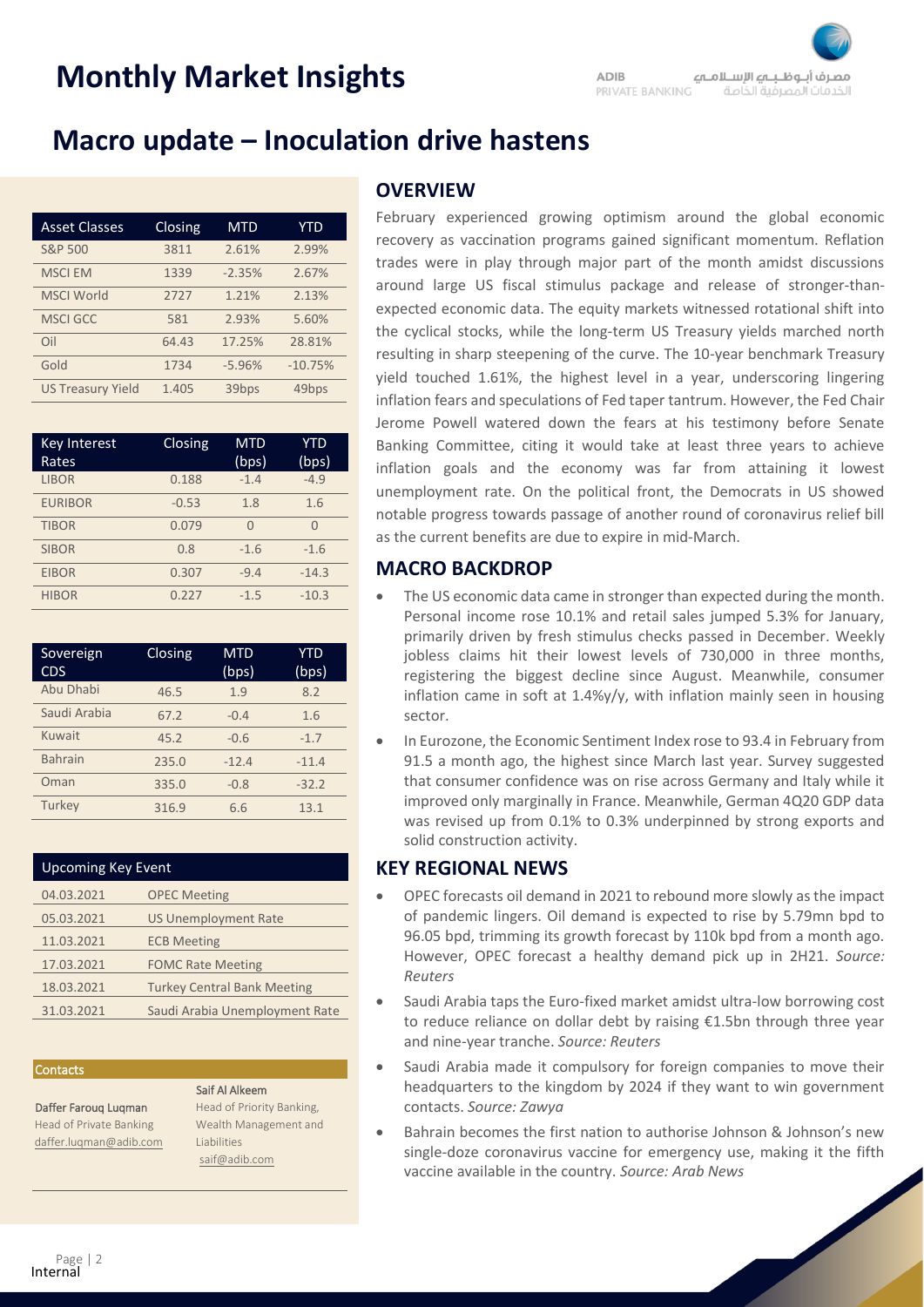#### **ADIR** مصرف أبلوظ بلم الإسلاملم PRIVATE BANKING الخدمات المصرفية الخاصة

### **Sukuk – Quiet Sukuk primary market**





\*rebased to 100 on 1 March 2020



### **Development in regional CDS market**

Turkey's 5-year CDS spread widened by 6bps MTD in February 2021 owing to continued inflationary pressures which is forecasted to increase to ~15.4% in February 2021 from 14.9% in January 2021. Meanwhile, in the February 2021 meeting, CBT (Central Bank of Turkey) held its benchmark interest rate unchanged at 17% while continuing to maintain a hawkish stance until inflation drops below 10% by 2021-end. Moreover, on February 19, 2021, Fitch revised Turkey's outlook to 'stable' from 'negative' as a more consistent policy mix under the new economic team has helped ease near-term external refinancing risk. CDS spreads in the GCC region were supported by multiple vaccines approval as well as sustainable recovery in crude oil prices. Notably, Bahrain's 5-year CDS spreads tightened the most in the region by 12bps while 5-year CDS spreads of Saudi Arabia, Kuwait, Oman and Abu Dhabi were broadly stable.

### **Markets remain placid in February**

Both S&P Sukuk MENA and Dow Jones Sukuk indices were down marginally by 0.3% MTD and 0.9% MTD in February 2021. The Dubai International Financial Centre 24s' and Investment Corporation of Dubai 27s' were the best performers with yield-to-worst (YTW) tightening by 36bps and 28bps, respectively. On the contrary, the Dubai Department of Finance 22s' and Republic of Indonesia 27s' were the worst performers, widening by 145bps and 43bps, respectively. The primary Sukuk market remained quiet with only First Abu Dhabi Bank (FAB) tapped the market by raising \$160mn through two tranches of \$110mn and \$50mn under its \$3.5bn Trust Certificate Issuance Program. The Sukuk will be consolidated and form a single series with the \$500mn Sukuk issued in January 2021 and due in January 2026.

#### **Key developments**

- IMF forecasts **Bahrain's economic recovery** to be gradual with growth projected at **3.3% in 2021 following a contraction of 5.4% in 2020**. The growth reflects an expected **3.9% recovery in the non-oil sector**, boosted by widespread vaccine distribution.
- **Aldar properties acquire Asteco Property Management** to scale up its existing integrated estate management solutions and **boost revenue stream from advisory and licencing business** segment.
- On February 02, 2021, **Fitch affirmed Kuwait's 'AA' rating**, revised **outlook to negative**, citing the weakening of fiscal and external balance sheet owing to near-term liquidity risk associated with the **depletion of liquid assets in the General Reserve Fund** in the absence of parliamentary authorisation for the government to borrow debt.
- **FAB raises over AED3bn within 3 days**, via the regions **first and largest Financial Institution Sterling fixed income** issue worth **GBP450mn** (AED2.15bn) with three years maturity. FAB also raised **AUD350mn** (AED860mn) through a **Kangaroo issuance**.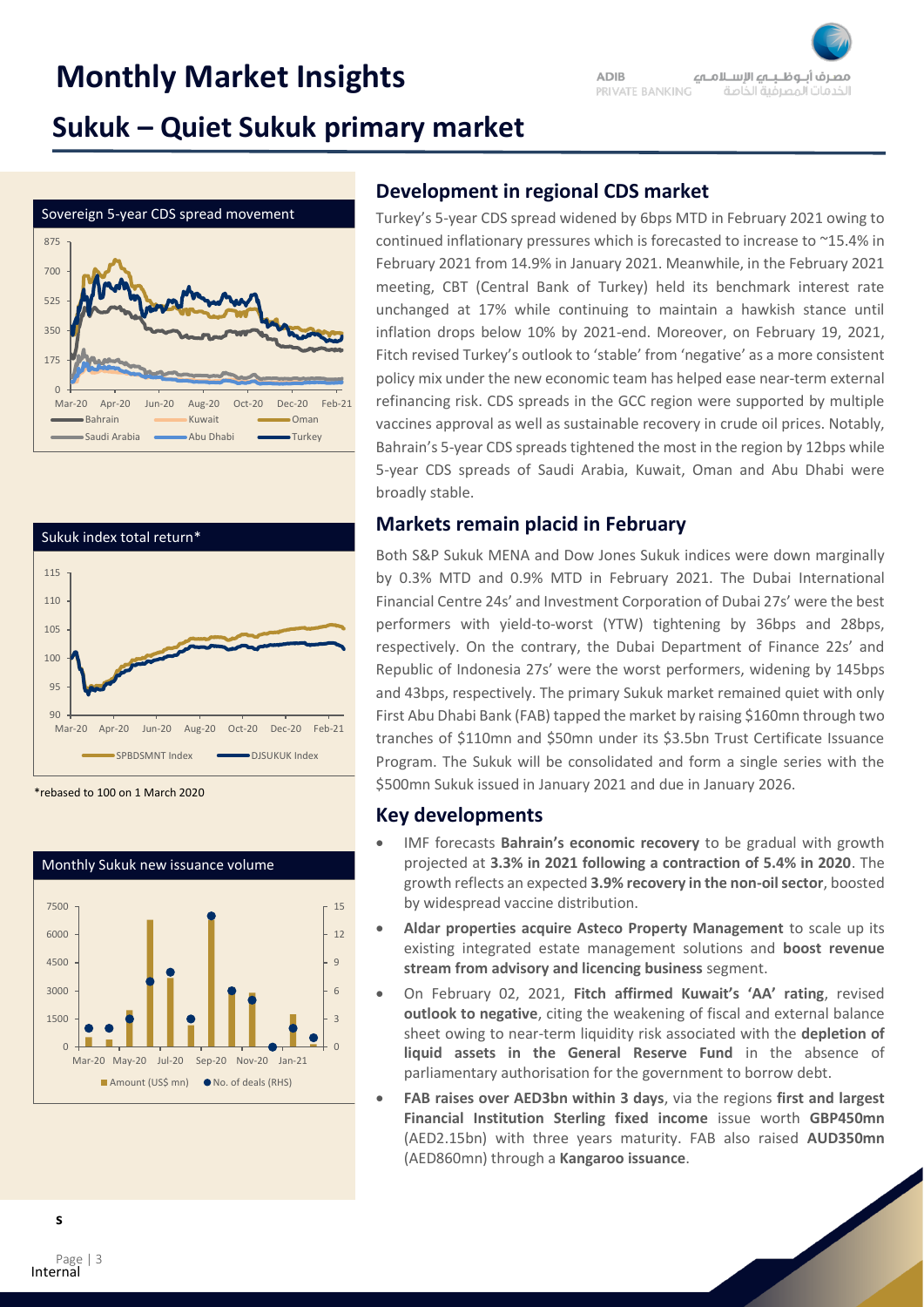### **Sukuk – Quiet Sukuk primary market**







### **Emirates REIT**

- ➢ Founded in 2010, Emirates REIT (EREIT) is the UAE's first and largest Sharia-compliant Real Estate Investment Trust, owning a small and highquality portfolio of 11 properties in Dubai with a leasable area of 2.4mn square feet, valuing US\$855mn (AED3.1bn) as of September 2020.
- ➢ EREIT predominantly focuses on high-quality income-producing assets with a portfolio mix of seven commercial properties (contributing 70% to rental income) and four schools. Moreover, commercial properties have lease maturities between 1-5 years and schools have over 25 years, ensuring a good balance between rental income growth and stability. As of September 2020, EREIT had a Weighted Average Lease Term of 8.4 years (vs. 7.6 years in December 2019).
- ➢ Notably, despite COVID lockdowns, rental income was down only by 6.3% y/y in 9M20 as all properties continued to generate rental income except for two schools and few retail tenants (contributing 10% of rental income).
- ➢ Historically, EREIT posted an EBITDA margin of above 55%. However, the muted real estate environment amidst oversupplied conditions and COVID-19 impact brought down the EBITDA margin to 45% in 9M20.
- ➢ That said, the trust has a cash balance of \$21.6mn and net receivable of \$14.4mn against short term debt obligations of \$25.5mn. Moreover, REIT has an inventory base of \$855mn which can be encumbered if needed to manoeuvre through the coronavirus battered economic challenges.
- ➢ Nonetheless, EREIT is currently in litigation with the Jabel Ali School operator for non-payment of rent and is in advanced discussion with various operators interested in leasing the school in Dubai Investment Park (DIP). Also, it has reached near completion of re-configuration of offices in its largest asset, the 80-storey Index tower (Occupancy: 46.3%; represents ~40% of portfolio value) and few other properties which should improve revenues and credit metrics going forward.
- $\triangleright$  The Sukuk is currently trading at \$64.4, offering a coupon of 5.125% and YTW of 33.0% reflecting lower occupancy, size and EBITDA margins than most of the peers. The Sukuk matures in December 2022. EREIT could face some refinancing risk owing to the expected slow recovery in Dubai's real estate sector while being burdened with ongoing DFSA investigation and potential delisting from Nasdaq Dubai. Notably, the recent rumours regarding capital infusion have been taken positively by the market participants, stock price was up by 5% and some uptrend also witnessed in the Sukuk price.
- ➢ However, we believe that EREIT is better positioned than retail-focused REIT peers given its higher exposure to commercial properties and near completion of re-configuration of offices whose demand is expected to pick up towards 2H20 on the back of the ongoing vaccination program.
- ➢ Risks: High leverage (17.3x at 9M20), declining occupancy rate (69% vs 73% at 2019-end), relatively low interest coverage (1.1x) and stressed Dubai's real estate sector has forced EREIT to make rent concessions to retain and attract new tenants.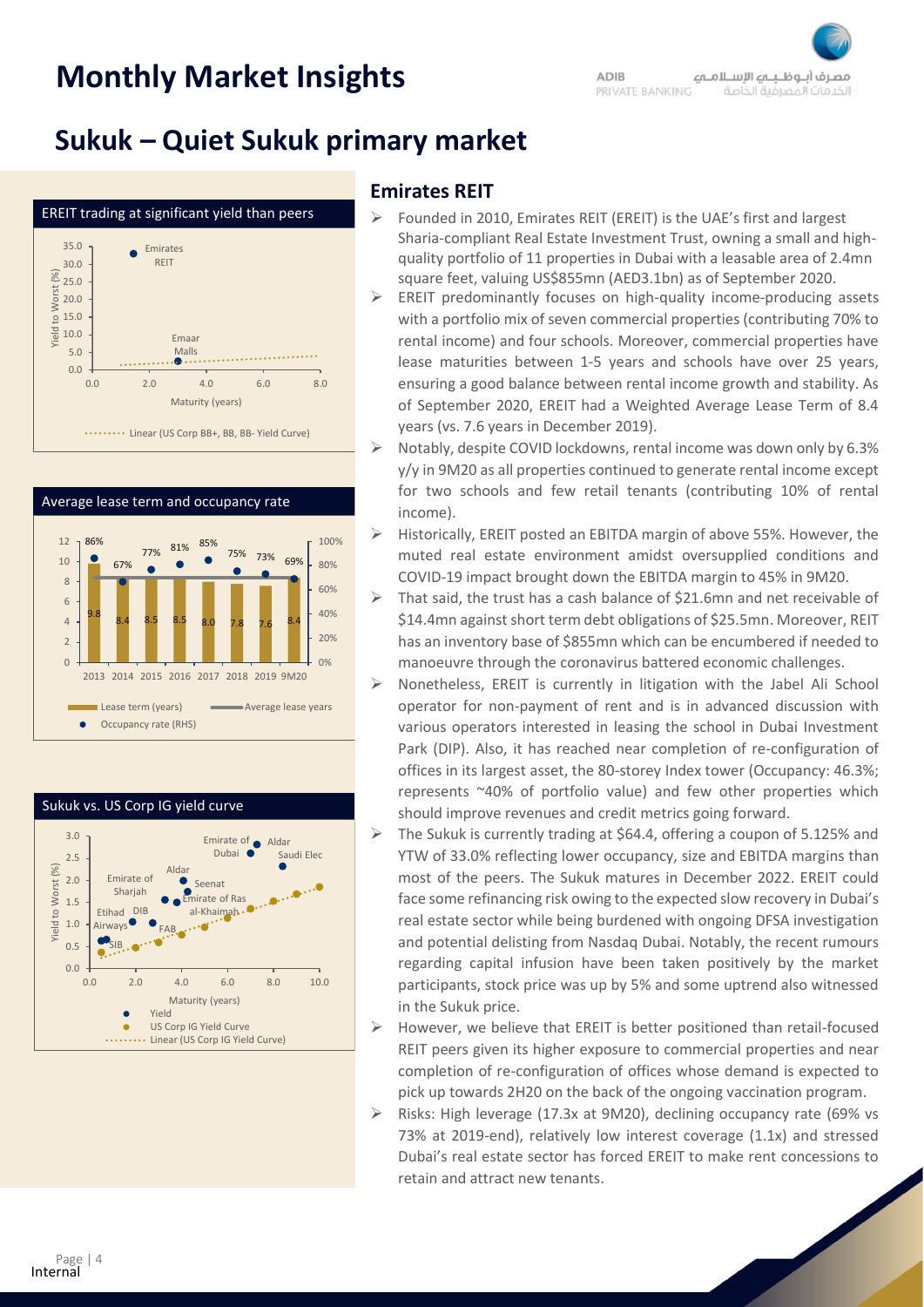### **UAE Equities – Some profit booking from recent highs**



\*Rebased to 100 on January 31

| DFM top five gainers and losers |            |               |            |  |  |
|---------------------------------|------------|---------------|------------|--|--|
| <b>Gainers</b>                  | <b>MTD</b> | <b>Losers</b> | <b>MTD</b> |  |  |
| <b>DIN</b>                      | 78.6%      | <b>ASNIC</b>  | $-37.7%$   |  |  |
| <b>ERC</b>                      | 49.9%      | <b>DFM</b>    | $-13.1%$   |  |  |
| <b>ALRAMZ</b>                   | 27.1%      | <b>DAMAC</b>  | $-11.9%$   |  |  |
| <b>DNIR</b>                     | 14.9%      | <b>AMLAK</b>  | $-11.3%$   |  |  |
| <b>BHMUBASH</b>                 | 14.2%      | <b>ARMX</b>   | $-9.7%$    |  |  |

| ADX top five gainers and losers |            |               |            |  |  |
|---------------------------------|------------|---------------|------------|--|--|
| <b>Gainers</b>                  | <b>MTD</b> | <b>Losers</b> | <b>MTD</b> |  |  |
| <b>DHAFRA</b>                   | 29.9%      | AWNIC         | $-30.0%$   |  |  |
| <b>AGTHIA</b>                   | 28.9%      | <b>GMPC</b>   | $-16.7%$   |  |  |
| <b>RAPCO</b>                    | 24.7%      | <b>GCEM</b>   | $-10.7%$   |  |  |
| <b>NMDC</b>                     | 18.5%      | <b>UAB</b>    | $-9.9%$    |  |  |
| <b>ADAVIATI</b>                 | 17.3%      | <b>RAKNIC</b> | $-9.6%$    |  |  |

#### **UAE markets closed on a mixed note**

After continuing last month's strong momentum in the beginning of the month, the UAE equities started seeing some sell-off owing to investors' renewed concerns over rising COVID-19 cases across the UAE which may delay the economy recovery. In addition, rising US treasury yields further added to the negative sentiments on increasing risk of inflation, resulting in net selling from foreign investors as they sold stocks worth of AED390mn on ADX and AED146mn on DFM. However, optimism over COVID-19 vaccine, Dubai EXPO, strong rebound in crude oil prices, and new stimulus package in the US eased worries to some extent. On monthly basis, the UAE markets posted divergence in returns with ADX recording gain of 1.3% while DFM declined 3.9% during Feb 2021. On sectoral basis, Banks (-3.4% for DFM, -0.6% for ADX), Real Estate (-4.9% for DFM, +4.6% for ADX) and Telecommunication (+3.5% for DFM, +2.9% for ADX) also closed in mixed territory. At stocks levels, index heavyweights such as Emaar properties (-4.0%), Emirates NBD (-3.9%), DIB (-3.2%) and FAB (-0.5%) led the losers while Emirates Integrated Telecommunications (+3.5%) and Emirates Telecommunications (+2.9%) gained. The DFM average daily volume declined by 49% MoM to 111mn while the daily volumes increased 58% MoM to 163mn on the ADX. Going forward, the market outlook looks positive supported by recent passage of US stimulus, higher oil, likely softening of US treasury yields and continued monetary support.

For ADX, the index was highly range bounded in between 5,593 – 5,700 during Feb 2021. To continue its upward trajectory, the index has to break resistance level of 5,703 with higher volume. If index fails to break this resistance, then it will show some correction. The DFM index faced resistance at 2,807 and started to trade below 50-SMA. The index may take support at 100-SMA. Support levels are – 2,580, 2,410 & 2,130.

| Most read regional company headlines |                                                   |  |  |  |  |
|--------------------------------------|---------------------------------------------------|--|--|--|--|
| FAB                                  | FAB's reports net profit of AED10.5bn in FY20     |  |  |  |  |
| <b>EMIRATES</b>                      | EMIRATES's reports net profit of AED7.0bn in FY20 |  |  |  |  |
| <b>FIB</b>                           | EIB's reports net loss of AED482.2mn in FY20      |  |  |  |  |
| <b>MASQ</b>                          | MASQ reports net loss of AED1.3bn in FY20         |  |  |  |  |
|                                      |                                                   |  |  |  |  |

### **Performance of regional markets**

|                     |            | Index changes % |            | <b>MCap</b>   | <b>Volume</b> | <b>Turnover</b> | P/E(x)     | P/B(x)     | <b>Div Yld</b> |
|---------------------|------------|-----------------|------------|---------------|---------------|-----------------|------------|------------|----------------|
| <b>Country</b>      | Last close | 1M              | <b>YTD</b> | <b>US\$bn</b> | mn shrs       | US\$ mn         | <b>12M</b> | <b>12M</b> | 12M %          |
| Abu Dhabi           | 5,663.62   | 1.3             | 12.3       | 217.2         | 125.9         | 221.0           | 22.7       | 1.5        | 4.3            |
| Dubai               | 2,551.54   | $-3.9$          | 2.4        | 75.1          | 69.2          | 39.0            | 20.9       | 0.9        | 3.8            |
| Saudi Arabia        | 9.144.99   | 5.1             | 5.2        | 2,430.1       | 354.5         | 3,123.7         | 35.7       | 2.2        | 2.3            |
| Kuwait (All shares) | 5,649.16   | $-2.3$          | 1.9        | 106.2         | 242.7         | 248.2           | 50.7       | 1.4        | 3.4            |
| Oman                | 3.612.38   | $-1.1$          | $-1.3$     | 11.3          | 4.0           | 1.5             | 11.3       | 0.7        | 7.5            |
| Bahrain             | 1.466.43   | 0.3             | $-1.6$     | 22.4          | 1.5           | 1.2             | 34.3       | 1.0        | 4.6            |
| Qatar               | 10.145.99  | $-3.1$          | $-2.8$     | 142.8         | 74.1          | 50.3            | 18.8       | 1.5        | 3.6            |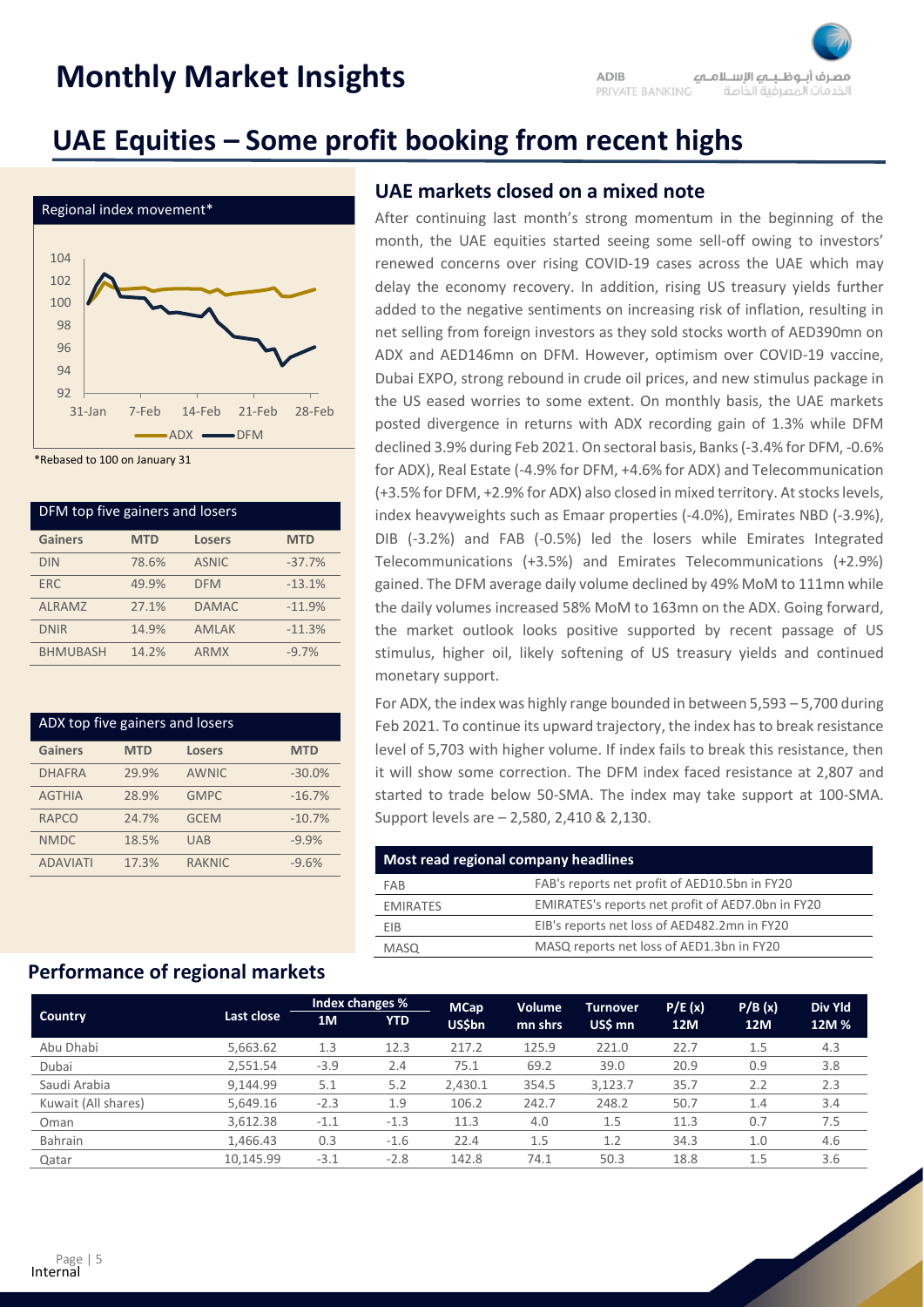### **Mutual funds' – Global markets on crossroads**



\*Rebased to 100 on 1 March 2020



#### **Global equity funds losing steam**

- From our coverage of 31 funds, 14 funds closed in the green during Feb 2021, with a combination of the equity and debt funds as the gainers, as global equity markets have started to give a mix reaction due to the spike in the treasury yields, causing choppiness in the gains. The overall momentum seems optimistic owing to passage of the stimulus package in the US and progress on inoculations remain on track.
- Old Mutual Global Islamic Equity (+5.7% in Feb 2021) was the standout performer. The outperformance was mainly attributed to the high investment allocation to the Information Technology, Healthcare, and Consumer Discretionary sectors, which provided strong returns.
- Franklin Global Sukuk Fund declined (-0.5% in Feb 2021). The underperformance can be attributed to the high exposure to Sukuk, Murabaha and Wakala which lagged equity funds during the period.

#### **Franklin Global Sukuk Fund (USD)**

Launched in 2012, the Franklin Global Sukuk Fund (FGSF) is an open-ended fund that principally invests in Shariah-compliant Sukuk (including noninvestment grade). Around 55% of the portfolio is exposed to UAE and Saudi Arabia. The fund is well diversified with no security accounting for more than 4.12% of the portfolio. The fund delivered a 1-year return of 4.03%, average credit quality of BBB+, average duration of 4.4 years, and trading at a yield to worst of 3.59%, providing decent pick-up from US corporate BBB-rated Index. Around 60.9% of the portfolio is skewed towards sovereign, government related entities and supranational, and 24% is towards financial institutions in the GCC which have government ownership or enjoy strong government support in times of stress. This should ensure a stability and safety in the current turbulent capital market conditions.

### **List of mutual funds**

| <b>Fund names</b>                          | <b>ISIN</b>  | <b>NAV</b> | <b>Currency</b> | <b>MTD</b> | <b>YTD</b> |
|--------------------------------------------|--------------|------------|-----------------|------------|------------|
| Old Mutual Global Islamic Equity           | IE00BYMM2054 | 14.74      | <b>USD</b>      | 5.74%      | 5.97%      |
| AlAhli Saudi Trading Equity Fund           | AFB007482007 | 11.32      | <b>SAR</b>      | 4.22%      | 3.97%      |
| Templeton Shariah Global Equity            | LU0792757196 | 14.78      | <b>USD</b>      | 3.07%      | 4.01%      |
| <b>Comgest Growth Europe S</b>             | IE00B3ZL9H82 | 26.64      | <b>USD</b>      | 2.94%      | $-0.41%$   |
| AlAhli GCC Trading Equity Fund             | AFB007482106 | 1.11       | <b>SAR</b>      | 2.50%      | 2.50%      |
| <b>Comgest Growth Europe S</b>             | IE00B4ZJ4634 | 29.08      | EUR             | 2.32%      | $-0.31%$   |
| AlAhli North America Index Fund            | AFB007013901 | 6.68       | <b>USD</b>      | 1.07%      | 0.75%      |
| Emirates India Equity Fund                 | LU1484867434 | 15.07      | <b>USD</b>      | 0.97%      | 1.83%      |
| Emirates India Equity Fund                 | LU1654400644 | 11.65      | <b>USD</b>      | 0.95%      | 1.04%      |
| Franklin Global Sukuk Fund                 | LU0923115892 | 13.21      | <b>EUR</b>      | 0.15%      | 1.15%      |
| AZ Multi Asset - AZ Islamic - Global Sukuk | LU1435409286 | 5.95       | <b>USD</b>      | 0.08%      | 0.59%      |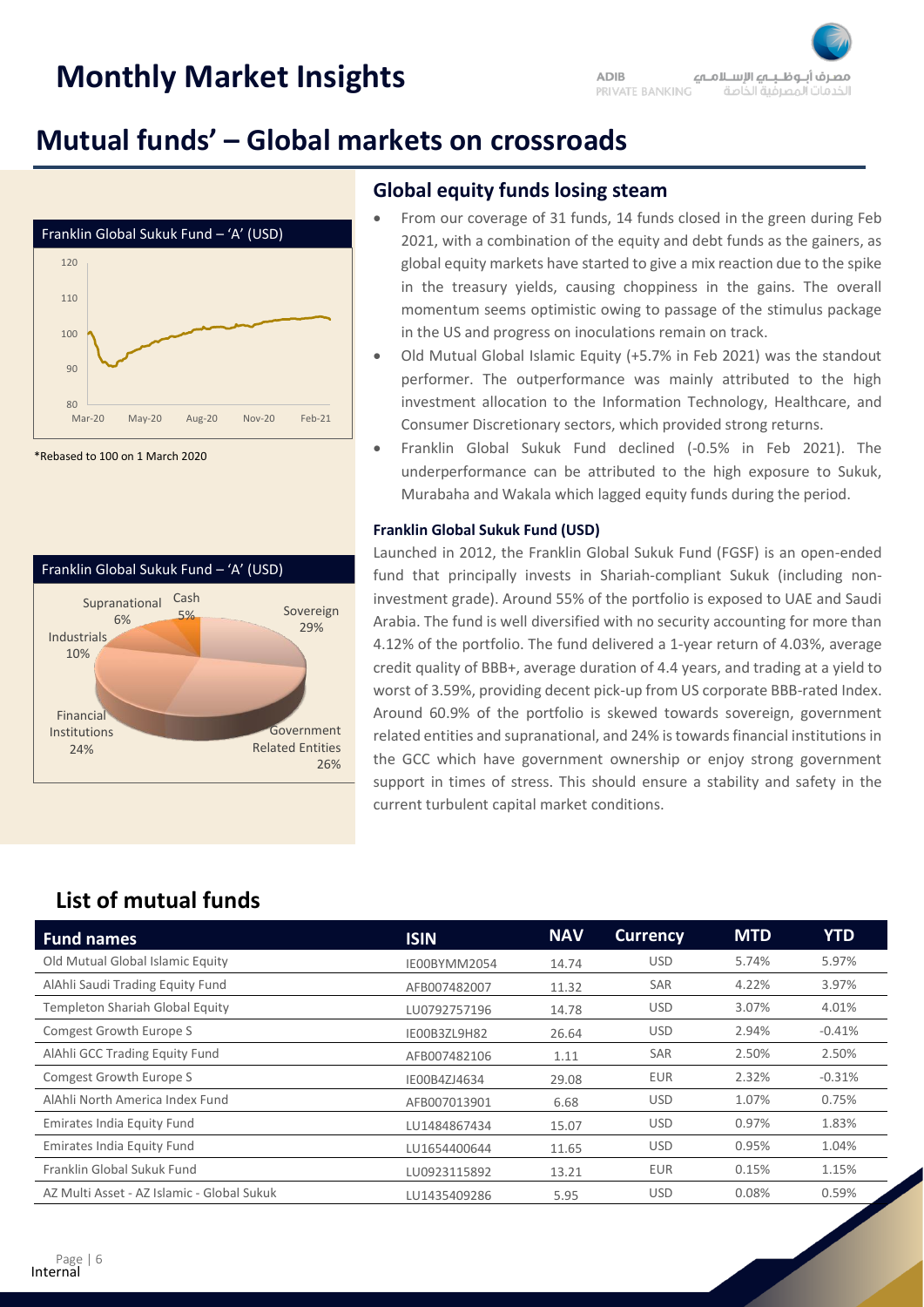









All figures and charts across the report are sourced from Bloomberg and ADIB research. Data as on 28 February 2021 \*rebased to 100 on 1 March 2020